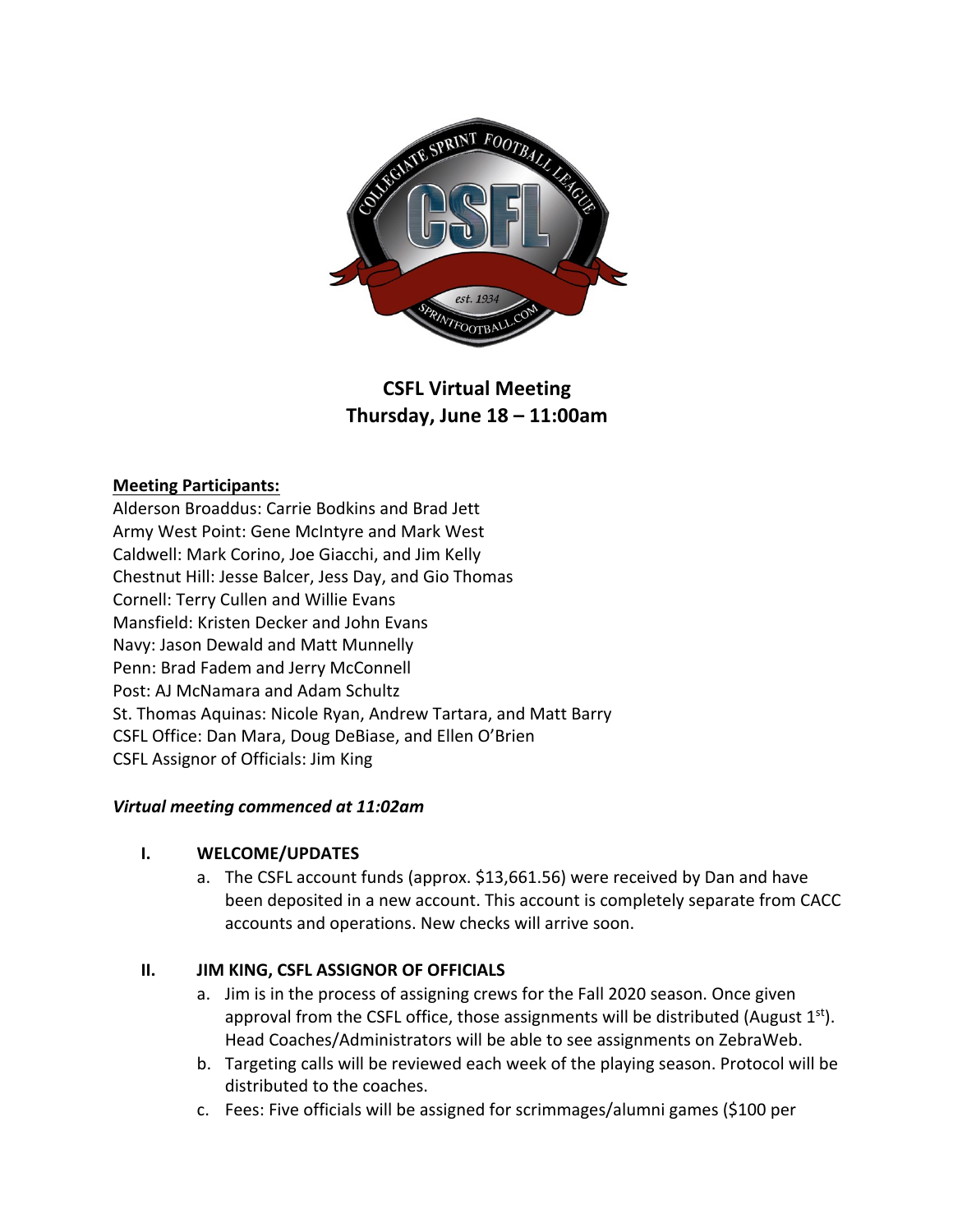official). Seven officials will be assigned during the regular season (\$225 per official) and two clock operators.

### **III. 2020 SEASON/COVID-19 DISCUSSION**

### **a. Institutional Updates**

- i. Alderson Broaddus: Currently working on return to play protocols. Student-athletes will be tested upon return. There are designating quarantine areas and putting sanitation protocols in place for locker rooms and other facilities. Temperature checks and screenings will take place. Classes begin August 10<sup>th</sup>. Students will begin to return on August  $1<sup>st</sup>$ . Practice will begin August  $17<sup>th</sup>$ .
- ii. Army: Will be back on campus in the first week of August. Protocols are in place.
- iii. Caldwell: Classes begin on August  $31<sup>st</sup>$ . No preseason. Conference competition will begin on September 12<sup>th</sup>. Testing will not be conducted. Screening and temperature tests will take place.
- iv. Chestnut Hill: Classes begin on August  $31<sup>st</sup>$ . A decision regarding preseason and testing is pending. Screenings will likely take place.
- v. Cornell: Students will begin to return in August. Screening of all students will take place. Decision regarding athletics is expected next week.
- vi. Mansfield: Conference protocols are being implemented. First date of conference competition is September 16<sup>th</sup>. Temperature checks and screenings will be conducted. Preseason has not been discussed. Gating periods are currently being considered.
- vii. Navy: NCAA football student-athletes will return just after July  $4<sup>th</sup>$ . The remaining students are planned to return in mid-July. 14-day precautions will be taken. Preseason is expected later in August. Classes begin on August 17<sup>th</sup>. Return protocol will include phases (pods; half team; full team).
- viii. Penn: Waiting on direction from the University. Timeline for decision is unknown.
- ix. Post: Return to play on August  $30<sup>th</sup>$ . No preseason.
- x. St. Thomas Aquinas: Return to classes on September  $8<sup>th</sup>$ . Aiming for September 1<sup>st</sup> for preseason. Screening and temperature checks will likely be conducted.

## **b. Travel restrictions**

- i. Penn: University travel restrictions may impact athletics. The athletic department is discouraging overnight travel.
- ii. Cornell: Travel will be restricted.
- iii. Alderson Broaddus: Restricted to only in-conference travel. Concerned about travel for CSFL games.
- iv. Caldwell: Eliminated overnight travel in other sports. Travel is generally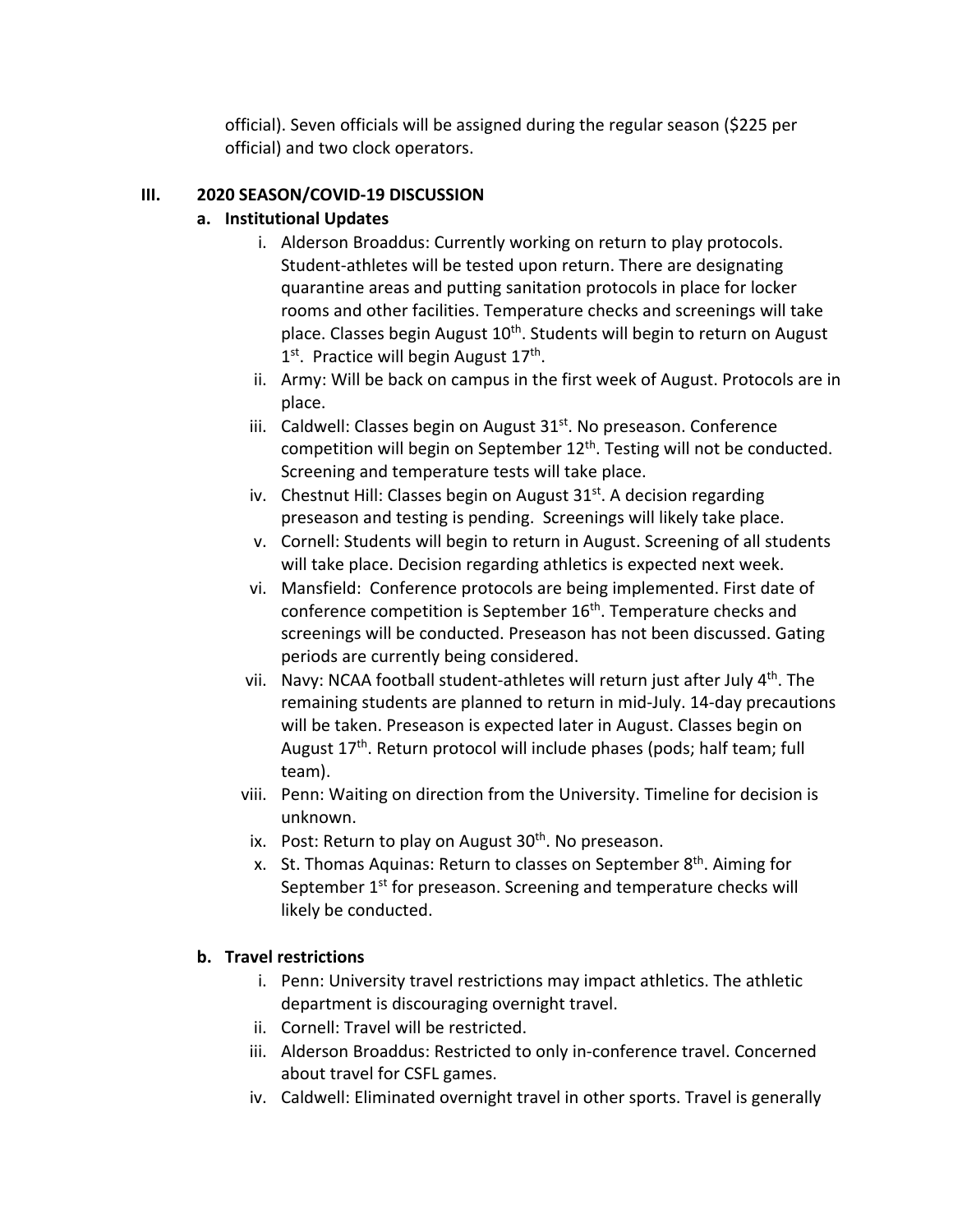discouraged due to health and budgetary concerns.

- v. Chestnut Hill: No decision regarding travel. Overnight travel may be prohibited.
- vi. Mansfield: Some restrictions on overnight travel.
- **c. Game Schedule (later start to season, reduction in games, cancel season, move to spring)**
	- i. The same scheduling options that were presented during the previous meeting were included with this agenda. A mileage chart was included with option 12.
	- ii. Moving the season to the Spring would pose major logistical issues for Cornell, Chestnut Hill, STAC, and Caldwell due to conflicts with other sports, facility rentals and/or limited staffing.
	- iii. Post is not sure what availability they have to play games at Municipal Stadium in the Spring, which is where their football games would be played in the Fall.
	- iv. Army and Navy have the flexibility to play in the Fall or Spring if needed. They will follow the lead of their NCAA football programs (ie. Possible capacity restrictions).
	- v. The Ivy League will determine whether or not Penn and Cornell are allowed to play in the Fall.
	- vi. STAC is considering a no-fan policy and enhancing their broadcast.
	- vii. As organizations begin to make decisions in late June/early July, the group can reconvene. Calls will be scheduled for July 9<sup>th</sup> and 16<sup>th</sup> at 11:00am. As schools have more details, they should send those to Dan/Doug.
	- viii. Logistics for hotels and buses need to be considered as well.
		- ix. Schedule options can be developed with and without Army/Navy, in case the Ivy League does not permit their participation this Fall.
		- x. The group agrees that an October  $2^{nd}$  start date may be the best option at this time.
	- xi. Travel Distances (single day): Doug will email each school for information on max travel distance (day trips).
		- 1. Mansfield: All trips can be made in one day with the exception of Post (with a noon game time).
		- 2. Chestnut Hill: Can travel to Post in one day. Traveling to Alderson Broaddus in one day is not feasible. Requested fewer away games.
		- 3. Penn: Can make day trips to all but Alderson Broaddus.
		- 4. Cornell: Can make day trips to all schools except Navy and Alderson Broaddus.
		- 5. Navy: Can travel to Caldwell and Chestnut Hill in one day. Travel restrictions are not yet known.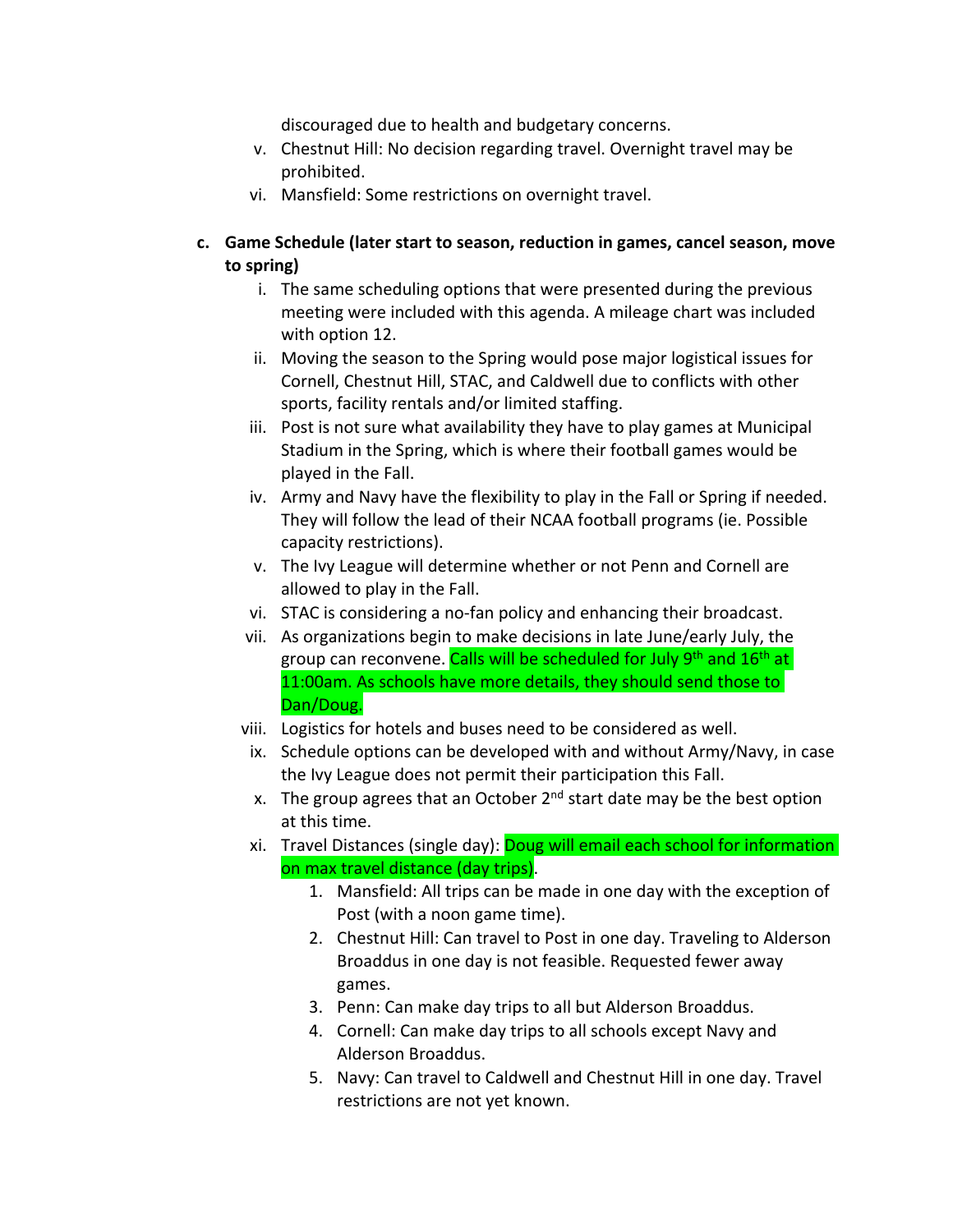6. Army: No travel restrictions at this time. Submitted schedule 1 as most likely option and have not heard any concerns. Bus expenses could be an issue with reduced capacity.

## **IV. FIFTH-YEAR ELIGIBILITY FOR MANSFIELD STUDENT-ATHLETE**

a. Mansfield has requested a fifth year of eligibility for Andrew Seewold who is enrolled full-time and graduating in December 2020. He arrived with a knee injury in 2016 and was not able to play. The fifth year of eligibility for Andrew Seewold was approved (unanimously).

# **V. CSFL COMMITTEES**

a. The rosters for the Bylaws and Playing Weight committees were compiled. Joe Giacchi volunteered to fill the final spot on the Playing Weight committee. Ex-Officio members were added to each to provide additional insight for the committees. They are non-voting members. Doug will email the committee members to see if any individual(s) have interest in serving as Chair.

# **VI. PLAYING WEIGHT/CHALLENGES**

- a. Willie Evans suggested the committee speak to risk management from each school regarding any changes to weight requirements.
- b. Mark West suggested the committee review the following: Removal of 183lb practice requirement for this year; incremental weight increase to reach 178lb game weight; and weight challenges.

## **VII. CSFL ROOKIE OF THE WEEK CRITERIA**

a. A Rookie of the Week will be selected after each week of the playing season. Nominations will be due at 12:00pm on Monday and the announcement will be made later in the afternoon. Rookie's are defined as a first-time competitor at the collegiate level.

## **VIII. NATIONAL FOOTBALL FOUNDATION PARTNERSHIP**

- a. Doug is working NFF on PR campaign items (ie. Football Matters). The Foundation would like to work with the CSFL on publicity materials. They are also discussing the awards program and more information will be available on July 9th.
- b. Doug will reach out to the AFCA as well.
- c. Doug has had marketing calls with coaches and student-athletes the last few weeks.

# **IX. CSFL STATEMENT ON RECENT EVENTS IN OUR NATION**

a. Individuals may need approval from their public affairs and sports information departments before signing off on the proposed statement. Mark Corino made a motion to approve the statement in concept, pending approval of other campus